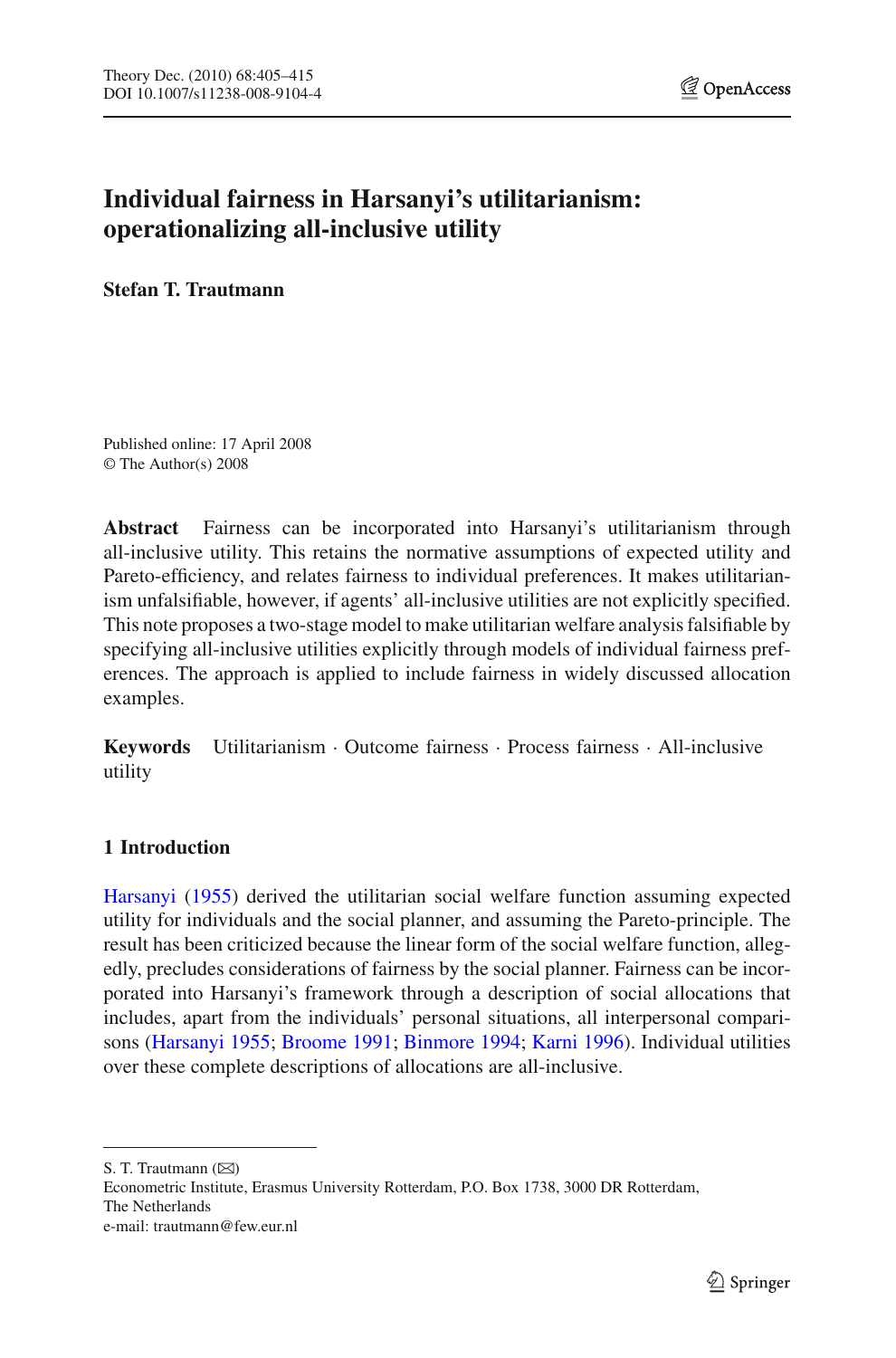The all-inclusive utility approach allows the social welfare function to be based on the normatively convincing assumptions of expected utility and Pareto-efficiency, while considering agents' individual attitudes towards fairness. Fairness has a clear interpretation in terms of individual preferences and need not be considered separately by the social planner [\(Fischer and Torgler 2006;](#page-9-4) [van Winden 2007](#page-10-0)). Without explicit specification of the individual fairness preferences, however, the approach deprives Harsanyi's theory from predictive power and makes it unfalsifiable. Utility becomes context-dependent and every preference of the social planner between allocations can be accommodated by including all fairness issues in the agents' utilities. This has usually been the stalemate position in which debates about utilitarianism end, with either accepting the unsatisfactory lack of fairness considerations or accepting a loss of operationality.

This article offers a way out of the stalemate based on models of individual fairness preferences. The predictive power and falsifiability of utilitarianism with all-inclusive utility can be maintained by explicitly specifying testable and context-independent fairness preferences for individuals. A model is introduced that applies Sugden's [\(2000\)](#page-10-1) two-stage procedure for game theory to operationalize fairness in all- inclusive utility and give empirical meaning to fairness in Harsanyi's utilitarianism. At the first stage, agents evaluate risky *outcomes* (health states, wealth levels) by *self-interested* von Neumann–Morgenstern (vNM) utilities that evaluate risky options without social comparison. No fairness considerations enter at this stage. At the second stage, the self-interested vNM utilities are then taken as inputs in models of individual fairness [\(Fehr and Schmidt 1999](#page-9-5); [Trautmann 2007\)](#page-10-2) to obtain *all-inclusive* vNM utilities. These models provide operational functional forms for fairness preferences and successfully explain empirical data. They can numerically be assessed for individual agents from observable choices.

The two-stage approach is applied to well-known examples by [Diamond](#page-9-6) [\(1967\)](#page-9-6) and [Broome](#page-9-1) [\(1991](#page-9-1)) which criticize utilitarianism on fairness grounds. Distinguishing between self-interested and all-inclusive vNM utilities allows us to derive convincing empirical predictions in these examples under utilitarianism.

The article is organized as follows. The next section discusses fairness-based criticisms of utilitarianism and all-inclusive utility. Section [3](#page-4-0) introduces the two-stage model to operationalize fairness and obtain meaningful all-inclusive utilities. Section [4](#page-6-0) applies the approach to analyze Diamond's and Broome's examples with individual fairness preferences. Section [5](#page-8-0) discusses the results and the last section concludes.

## **2 Utilitarianism, fairness, and all-inclusive utility**

Harsanyi [\(1955\)](#page-9-0) used cardinal utility obtained from choices between risky allocations to derive a social welfare function. He assumed that the social planner and the individual agents use expected utility to evaluate risky prospects over outcomes, and that the Pareto-principle holds. The latter requires that indifference between two prospects for each individual imply indifference from the social standpoint. Harsanyi showed that these three assumptions imply a social welfare function W of the utilitarian form,  $W = \sum_i U_i$ , where the *U<sub>i</sub>*'s are the individual agents' vNM utilities over outcomes.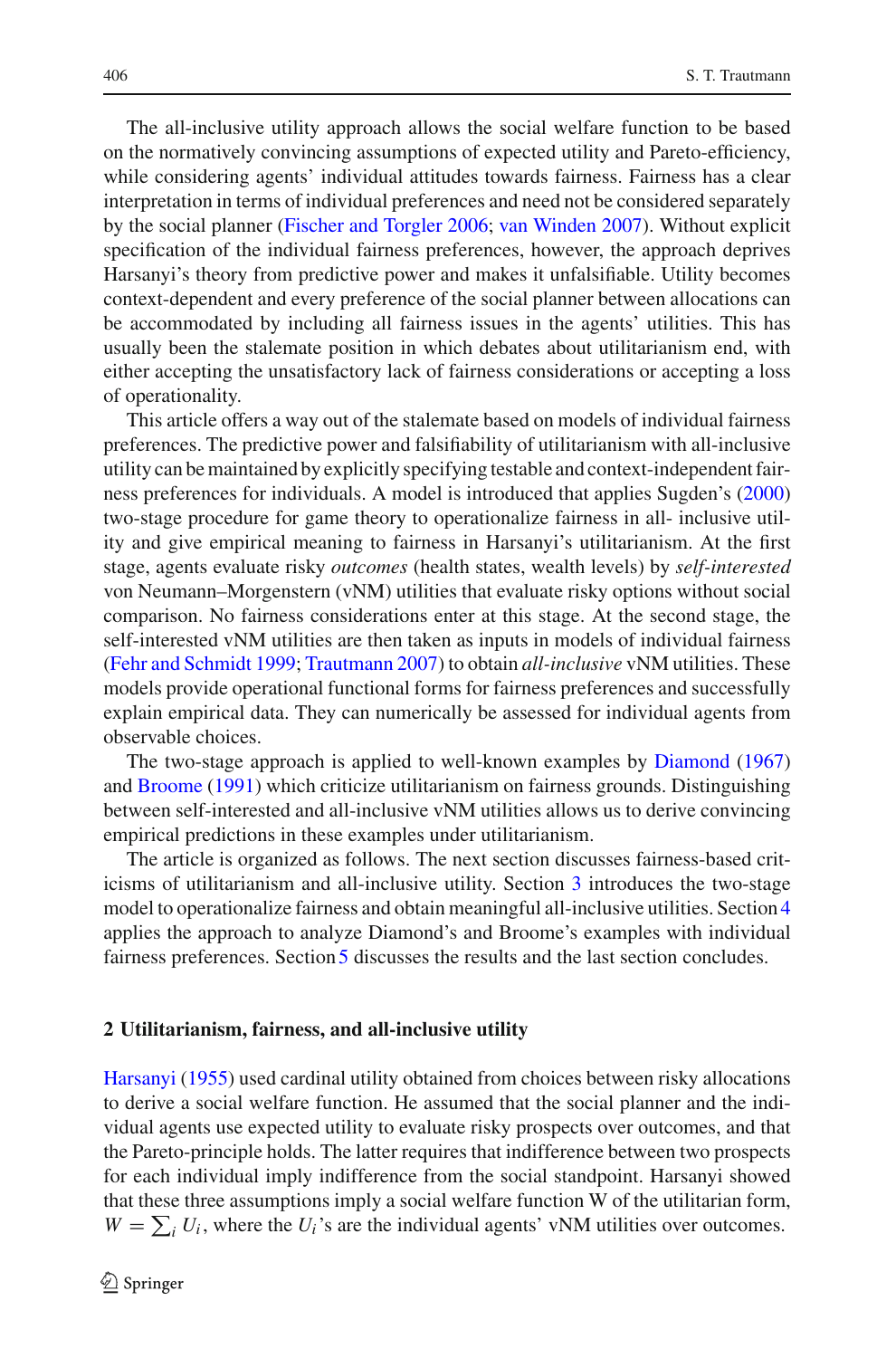<span id="page-2-0"></span>

# <span id="page-2-1"></span>2.1 Fairness-based criticisms of utilitarianism

Harsanyi's result has been criticized because of the absence of fairness considerations in the evaluation of the utilitarian social planner. Consider the following two examples in which the utilitarian prediction of which random allocation should be preferred by society has been argued not to be convincing.

*Example 1* [\(Diamond 1967\)](#page-9-6) Consider the two random allocations P and Q of utilities for agents A and B in Fig. [1.](#page-2-0)

Under utilitarianism the planner is indifferent between procedures P and Q because both imply an expected social welfare of 1. Indifference can be unconvincing because with procedure P agent B will receive nothing while A receives positive utility for sure. With procedure Q both agents have a fair chance of the same utility.

<span id="page-2-2"></span>*Example 2* [\(Broome 1991,](#page-9-1) p. 185) Consider the allocations in Fig. [2.](#page-2-1)

Under utilitarianism the planner is indifferent between procedures P and Q because both imply an expected welfare of 1. Indifference can be unconvincing because allocation procedure P always leads to equality in terms of utilities, while Q always leads to inequality.

In Diamond's example utilitarianism violates *process fairness*, and in Broome's example it violates *outcome fairness*.

# 2.2 Non-utilitarian social welfare versus all-inclusive utility

In order to incorporate fairness in Harsanyi's framework, two approaches can be followed. First, the assumptions of expected utility and Pareto-efficiency can be weakened and a non-utilitarian social welfare function can be derived that accounts for fairness preferences of the social planner [\(Epstein and Segal 1992](#page-9-7); [Kelsey 1994](#page-9-8); [Wakker and Zank 1999;](#page-10-3) [Grant et al. 2006;](#page-9-9) [Zank 2007\)](#page-10-4). However, it is not obvious that a social welfare function should be based on the assumption of non-expected utility evaluation of risky prospects by the social planner. Further, it is not clear whose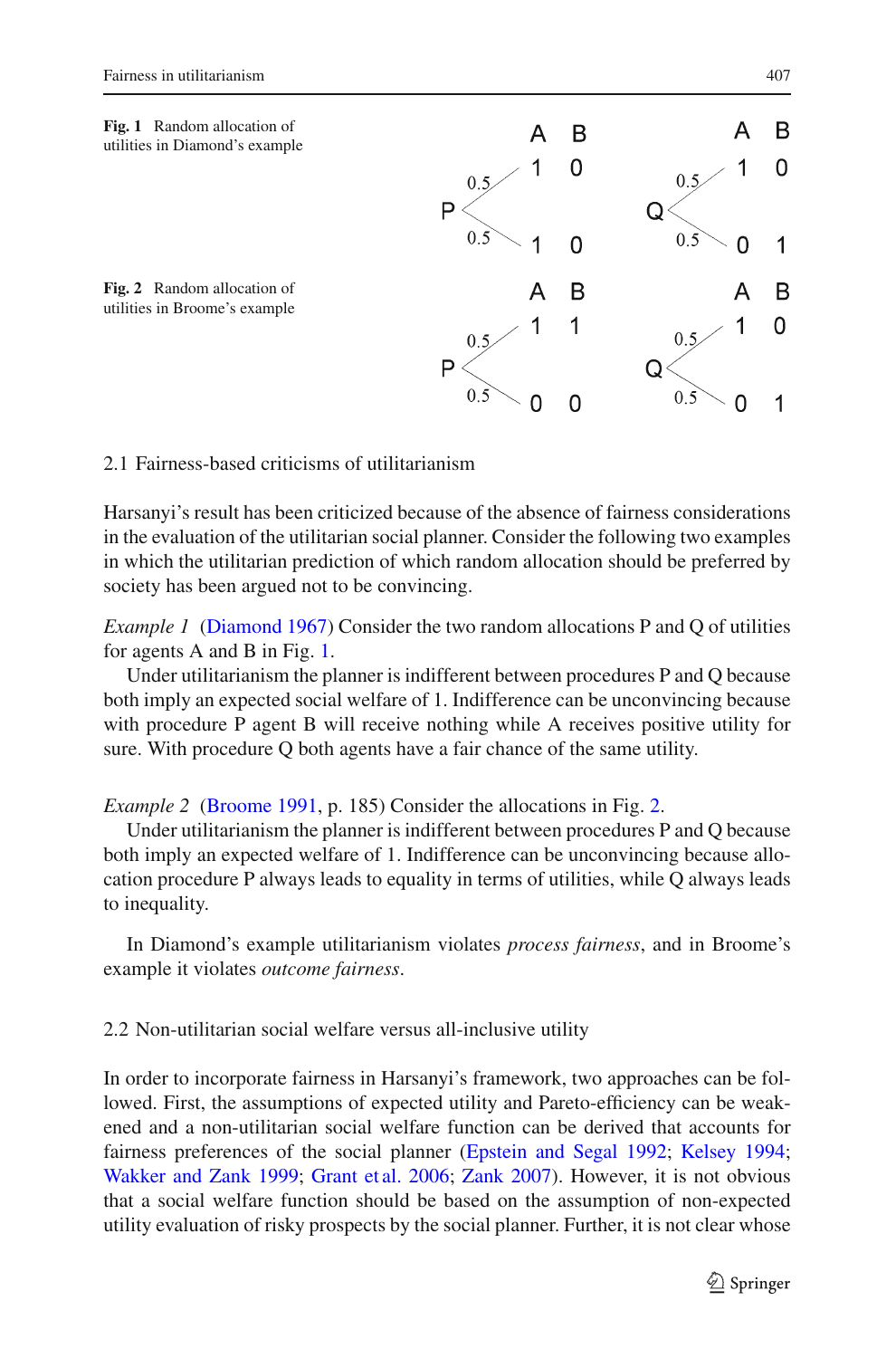fairness preferences are represented by this social evaluation if no agent in the society individually cares about fairness [\(van Winden 2007\)](#page-10-0).

Second, it can be assumed that the description of the social allocations does not only include the individual agents' personal outcomes, but also all possible interpersonal comparisons [\(Harsanyi 1955](#page-9-0); [Luce and Raiffa 1957](#page-10-5); [Broome 1991](#page-9-1); [Binmore 1994](#page-9-2); [Karni 1996](#page-9-3)). The agents' vNM utilities of a social allocation, which are used in the social evaluation of the allocation, are all-inclusive.

The second approach seems normatively more convincing because it retains expected utility and Pareto-efficiency, and derives fairness from individual preferences [\(Karni 1996](#page-9-3); [Karni and Safra 2002\)](#page-9-10). In particular, the individual fairness preferences may differ across agents. All-inclusive utility, however, also suffers from problems if taken in full generality. When observing an empirical violation of utilitarianism, it can always be argued that a refined description of outcomes that explicitly incorporates fairness can accommodate the empirically observed social preference. Thus, utilitarianism is deprived from predictive power and becomes unfalsifiable, as illustrated by the following example.

<span id="page-3-1"></span>*Example 3* Consider again Example [2](#page-2-2) and interpret the entries as all-inclusive vNM utilities. The social planner is indifferent between both procedures under utilitarianism. Now consider a new decision for the planner that is identical to the one in Example [2,](#page-2-2) except that probabilities under procedure  $Q$  are 0.25 for the upper branch and 0.75 for the lower branch. Assume that the all-inclusive utilities of the two agents in Fig. [2](#page-2-1) are due to a purely selfish utility evaluation of outcomes, that is, agents do not care about fairness. Then the social choice with new procedure Q is given by the entries in Fig. [3.](#page-3-0) The planner is indifferent because the expected social welfare is equal to 1 for both procedures.

Alternatively, the all-inclusive utilities in Example [2](#page-2-2) when taken completely general may include individual preferences for fairness. Assume for instance that the all-inclusive utilities depend on monetary payoffs and social comparisons of these payoffs. Assume that agents prefer more money to less and that they also prefer smaller interpersonal differences in expected payoffs because they value process fairness. The  $U_i$ 's in Fig. [2](#page-2-1) then are functions of agent i's own payoff and of the difference between her own expected payoff and the other agent's expected payoff. In this case, changing the probability distribution under procedure Q affects the agents' all-inclusive utilities, because the difference between the agents' expected payoffs changes. The social choice is defined by the entries in Fig. [4](#page-4-1) for unknown all-inclusive utilities a, b, c, and d, and indifference of the planner need not hold because  $0.25$  (a + b) + 0.75 (c + d) need not be equal to 1.

<span id="page-3-0"></span>**Fig. 3** Broome's example with different procedure Q: selfish all-inclusive utilities

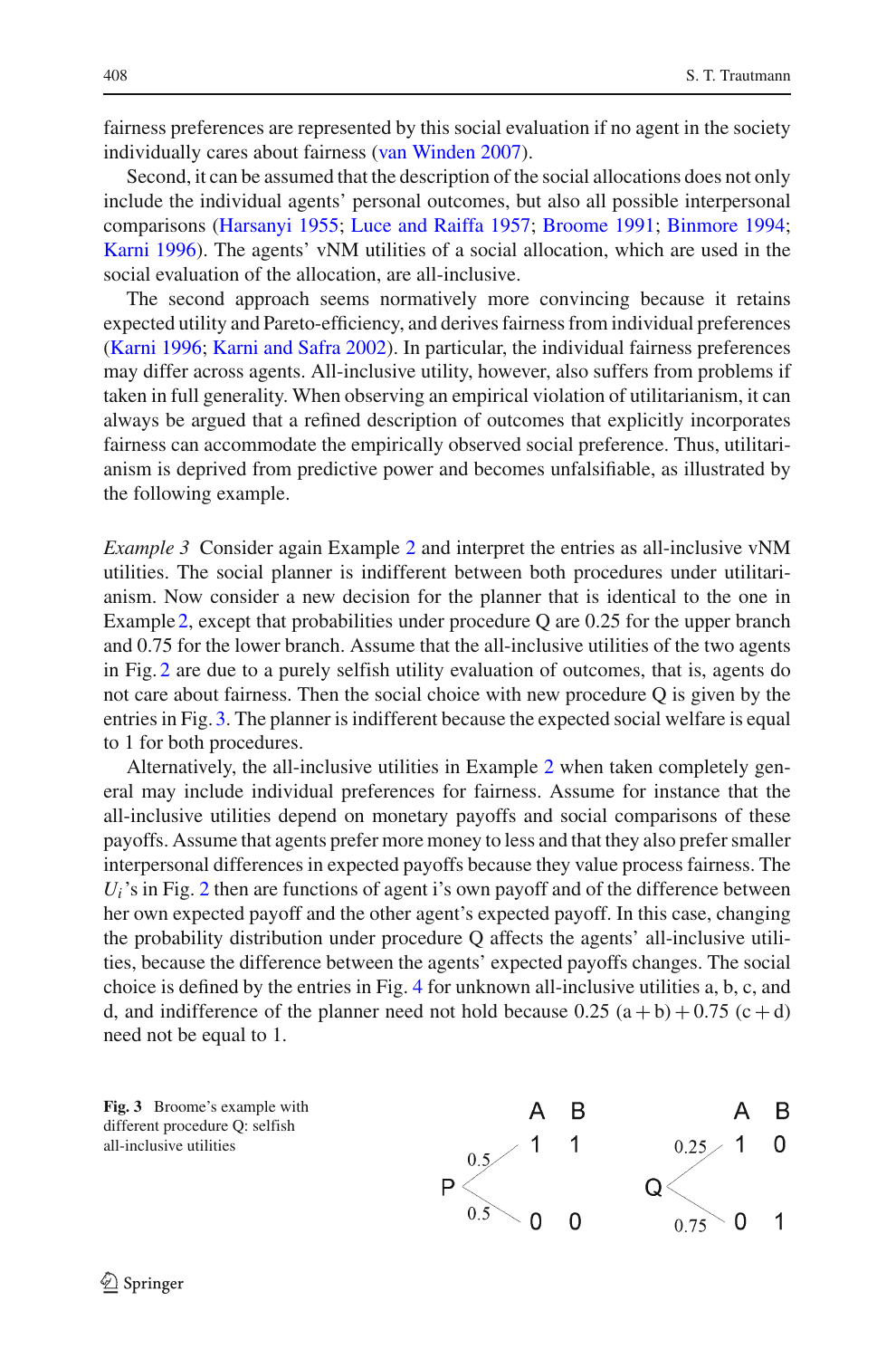<span id="page-4-1"></span>

Assuming all-inclusive utilities, no prediction can be made about the society's decision in Example [3](#page-3-1) based on the knowledge that the society is indifferent in Example [2.](#page-2-2) Indifference in Example [2](#page-2-2) can be due to either selfishness or preference for fair expected outcomes, with very different implications for the social decision in Example [3.](#page-3-1) Without explicit and falsifiable assumptions concerning individual fairness preferences, the model with all-inclusive utility has no predictive power [\(Machina 1989](#page-10-6); [Broome 1991](#page-9-1)). It cannot be applied to evaluate social allocations.

## <span id="page-4-0"></span>**3 Operationalizing all-inclusive utility**

## 3.1 The two-stage model

A two-stage model that is based on Sugden's [\(2000](#page-10-1)) methodology to incorporate social interaction in game-theoretic analyses is proposed to operationalize fairness in all-inclusive utility. Let there be N agents with all-inclusive vNM utilities  $U_i$  and a social planner with social welfare function W. *ui* denotes agent i's self-interested vNM utility and *zi* denotes her actual outcome. Welfare is evaluated by the following model:

$$
W = \sum_{i}^{N} U_i
$$
 (utilitarianism) (3.1)

$$
U_i = f_i(u_1, \dots, u_N) \quad \text{(second stage)} \tag{3.2}
$$

$$
u_i = g_i(z_i) \tag{3.3}
$$

At the first stage, the agents' individual outcomes (health states, wealth levels) are evaluated through the self-interested vNM utilities that evaluate risky options without social comparison. Agents consider only their personal situation, and no fairness considerations enter at this stage. At the second stage, these self-interested vNM utilities are then taken as inputs in models of individual fairness preferences  $f_i(\cdot)$  to obtain all-inclusive vNM utilities for utilitarian welfare evaluation. An agent's all-inclusive utility may depend on both her own and all other agents' self-interested utilities.

The first-stage self-interested utilities are functions of possibly non-numerical outcomes. The second-stage all-inclusive utilities are functions of numerical selfinterested utilities. This allows for fairness comparisons also if outcomes are not numerical as with health states. Differences or expected values of self-interested utilities of health states can be calculated at the second stage to obtain the all-inclusive utilities.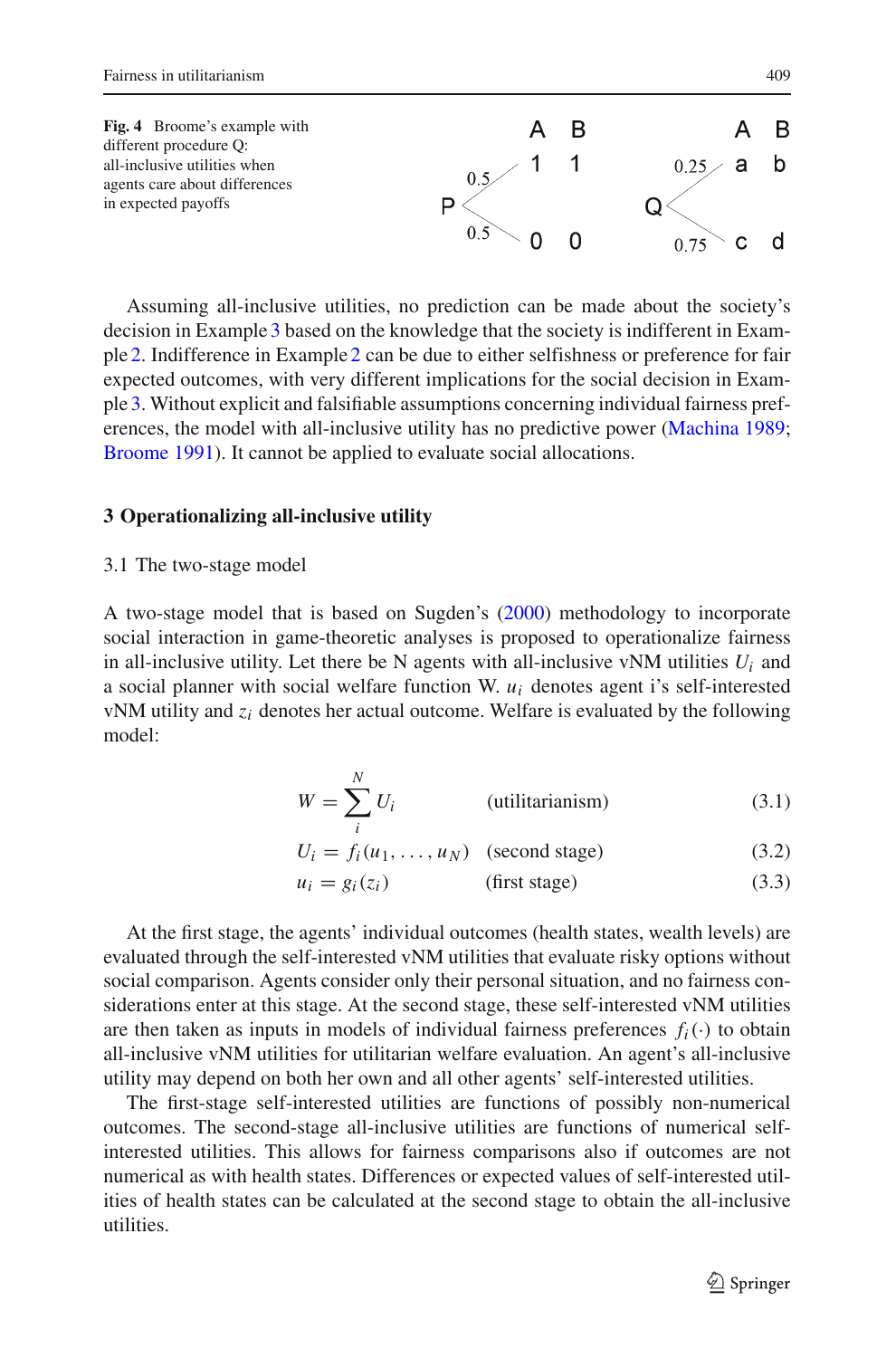A tractable parametric model of individual fairness that can be used at the second stage has been proposed by [Fehr and Schmidt](#page-9-5) [\(1999\)](#page-9-5). They consider individual preference for outcome fairness, that is, agents are averse to unequal outcomes. [Trautmann](#page-10-2) [\(2007\)](#page-10-2) extends the model to individual preference for process fairness by assuming aversion to unequal expected outcomes. Notice that outcome fairness and process fairness refer to the allocation of self-interested utility in the application of these models in the two-stage model.We will see that specifying individual fairness preferences explicitly through parametric models at the second stage makes all-inclusive utility operational and quantitatively formalizes the discussion of fairness under utilitarianism.

#### 3.2 Models of individual fairness

Let the *N* agents face uncertainty about the allocation of self-interested utilities. Let  $X_i$ denote the random variable from which agent i's self-interested utilities will be drawn and let  $E[X_i]$  denote its expectation. Assuming that the agents dislike an unequal ex-post allocation of self-interested utilities we apply the following all-inclusive utility function, the *Outcome Fehr–Schmidt Model* [\(Fehr and Schmidt 1999](#page-9-5)), to account for fairness preferences:

$$
U_i(u_1, \ldots, u_N) = u_i - \frac{\alpha_i}{N-1} \sum_{j \neq i}^N \max\{u_j - u_i, 0\} - \frac{\beta_i}{N-1} \sum_{j \neq i}^N \max\{u_i - u_j, 0\} \quad (3.4)
$$

with  $0 \leq \beta_i < 1$  and  $\beta_i \leq \alpha_i$ . This utility function takes the agent's fairness preferences into account by reducing the all-inclusive utility in the case of unequal actual self-interested utilities, i.e.  $u_i \neq u_j$ . The utility reduction is larger when the inequality is disadvantageous ( $u_i < u_j$ ) than when it is advantageous ( $u_i > u_j$ ), because  $\beta_i \leq \alpha_i$ . From  $\beta_i$  < 1 it follows that the agent's all-inclusive utility is always increasing in her own self-interested utility, and non-negativity of the parameters implies that there is no inequality seeking. The normalization of the fairness terms by *N* − 1 ensures that the impact of fairness remains constant if the number of agents increases.

The outcome Fehr–Schmidt model provides an operational and tractable form to model preferences for outcome fairness and has been very successful in predicting empirical data. Evidence from experiments using random allocations has shown, however, that agents also care about whether procedures are fair from the ex-ante perspective [\(Cox and Deck 2005](#page-9-11); [Bolton et al. 2005](#page-9-12)). Using the basic form of the Fehr–Schmidt model, but assuming that agents care about fair processes, [Trautmann](#page-10-2) [\(2007\)](#page-10-2) proposed the following all-inclusive utility function, the *Process Fehr–Schmidt Model*, that accounts for preferences for fairness by considering differences in the expected self-interested utilities between the agents:

$$
U_i(u_i, X_1, ..., X_N) = u_i - \frac{\alpha_i}{N-1} \sum_{j \neq i}^{N} \max \{ E[X_j] - E[X_i], 0 \}
$$

$$
- \frac{\beta_i}{N-1} \sum_{j \neq i}^{N} \max \{ E[X_i] - E[X_j], 0 \}
$$
(3.5)

 $\circled{2}$  Springer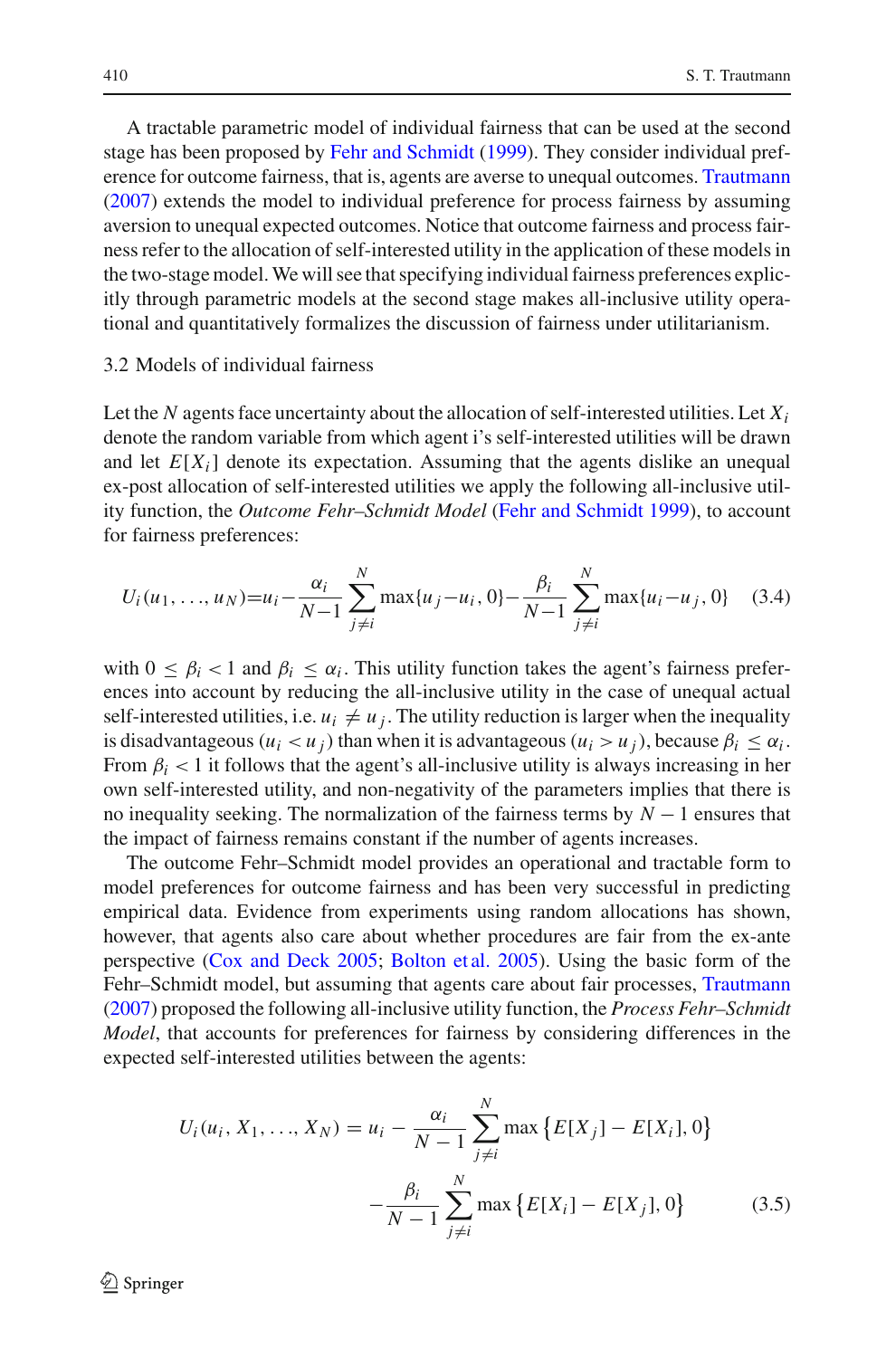with  $0 \leq \beta_i < 1$  and  $\beta_i \leq \alpha_i$ . This utility function takes the agent's fairness preferences into account by reducing the all-inclusive utility in the case of unequal *expected* self-interested utilities, i.e.  $E[X_i] \neq E[X_i]$ . As in the outcome Fehr–Schmidt model, the utility reduction is larger when the inequality is disadvantageous than when it is advantageous. Now  $\beta_i$  < 1 implies that the agent's expected all-inclusive utility is increasing in expected own self-interested utility. Non-negativity of the parameters implies that there is no ex-ante inequality seeking. The process model is able to accommodate experimental data that the outcome model cannot explain.

Both fairness concepts have been found to matter empirically and the Fehr–Schmidt type models successfully predict experimental data. Individual agents' utility functions can be assessed by observing their choices between actual allocations  $(u_1, \ldots, u_N)$ for the outcome model and risky allocations  $(u_i, X_1, \ldots, X_N)$  for the process model [\(Camerer and Fehr 2004;](#page-9-13) [Rohde 2007](#page-10-7)). The self-interested vNM utilities can be assessed through standard utility measurement procedures [\(Keeney and Raiffa 1976](#page-9-14); [Wakker and Deneffe 1996;](#page-10-8) [Abdellaoui 2000](#page-9-15)). Applying these tractable models therefore allows for a quantitative welfare evaluation under utilitarianism that is based on empirically relevant individual attitudes towards fairness.

Process and outcome fairness are closely related to a priori and a posteriori fairness. An agent with process fairness preferences takes the a priori view on fairness both before and after the resolution of uncertainty. An agent with outcome fairness preferences takes the a posteriori view at both points [\(Machina 1989](#page-10-6); [Trautmann 2007](#page-10-2)).

## <span id="page-6-0"></span>**4 Incorporating individual fairness in Diamond's and Broome's examples**

We discuss Diamond's [\(1967\)](#page-9-6) and Broome's [\(1991](#page-9-1)) examples of social choices between random allocations when agents have Fehr–Schmidt preferences for either outcome or process fairness and  $N = 2$ . We apply the two-stage procedure and assume that the utilities in Figs. [1](#page-2-0) and [2](#page-2-1) are self-interested vNM utilities that have been derived from self-interested choices between risky prospects over outcomes. These self-interested utilities enter the second-stage fairness models as inputs to obtain allinclusive utilities. For agent A and B's inequality aversion parameters in the outcome and process Fehr–Schmidt model we assume for simplicity that  $\alpha_A = \alpha_B > 0$  and  $\beta_A = \beta_B > 0$ .

*Example 1'* It has been shown above that without consideration of fairness the social planner's indifference between P and Q in Diamond's example can be unconvincing. Including fairness considerations at the individual level by applying the process Fehr– Schmidt model (3.5) to the allocation of self-interested utility specified in Fig. [1,](#page-2-0) we obtain the all-inclusive utilities given in Fig. [5.](#page-7-0)

Allocation procedure Q with expected welfare 1 is preferred over procedure P with expected welfare  $1 - \alpha - \beta$  by the social planner if subjects hold the process fairness view. The process model can immunize utilitarianism against the criticism raised by Diamond's example.

Applying the outcome Fehr–Schmidt model (3.4) to the example, we obtain the utilities given in Fig. [6.](#page-7-1) The utilitarian planner is indifferent between P and Q if subjects care about outcome fairness: under both allocation procedures they will always obtain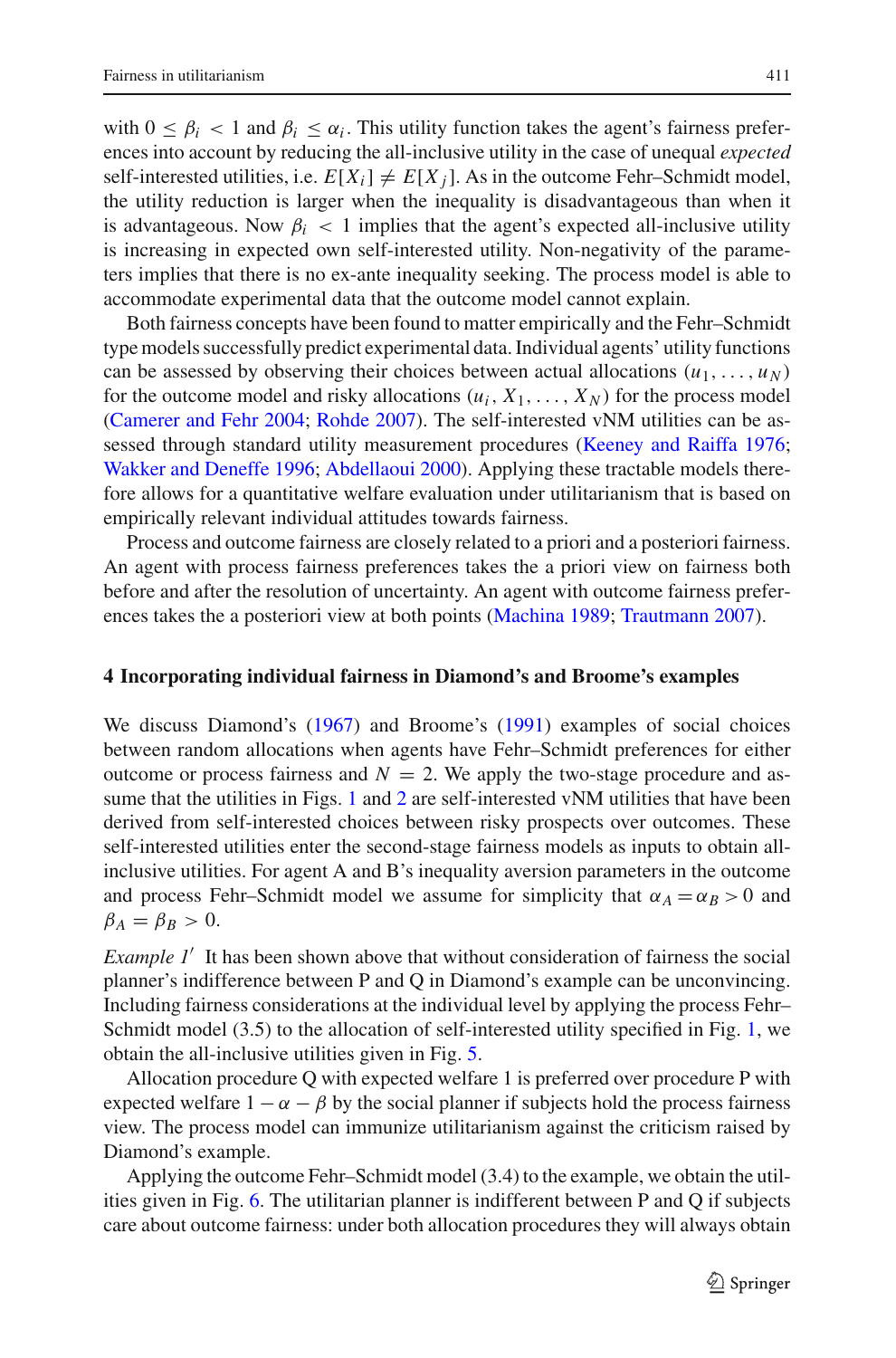<span id="page-7-1"></span><span id="page-7-0"></span>

<span id="page-7-2"></span>the same degree of outcome inequality. The example's criticism cannot be accommodated because it is always B who is worse off under process P, making the society's indifference unconvincing.

*Example 2'* In Broome's example indifference between procedures P and Q may not be convincing because Q always involves unequal self-interested vNM utilities while P gives both agents equal self-interested VNM utilities in each state. Applying the outcome Fehr–Schmidt model we obtain the all-inclusive utilities in Fig. [7.](#page-7-2)

Procedure P with expected welfare 1 is preferred over procedure Q that gives expected welfare  $1-\alpha-\beta$ . Including preferences for outcome fairness in the utilitarian welfare assessment accommodates the criticism raised by the example. If we apply the process Fehr–Schmidt model (3.5) to the allocations in Fig. [2](#page-2-1) to obtain all-inclusive utilities, however, we obtain the same numbers as in Fig. [2:](#page-2-1) both subjects have equal expected self-interested utility under both procedures and inequality aversion terms drop out of the all-inclusive utility function. Both subjects, and therefore the social planner, are indifferent between allocation procedure P and Q. Utilitarianism with process fairness preferences does not account for the criticism raised by Broome's example.

|                      | Broome's<br>example | Diamond's<br>example |
|----------------------|---------------------|----------------------|
| Self-interested      |                     |                      |
| Outcome Fehr-Schmidt |                     |                      |
| Process Fehr-Schmidt |                     |                      |

The following table summarizes the appraisal of Harsanyi's utilitarianism in the two examples for the different fairness concepts.

+, criticism accommodated; −, criticism not accommodated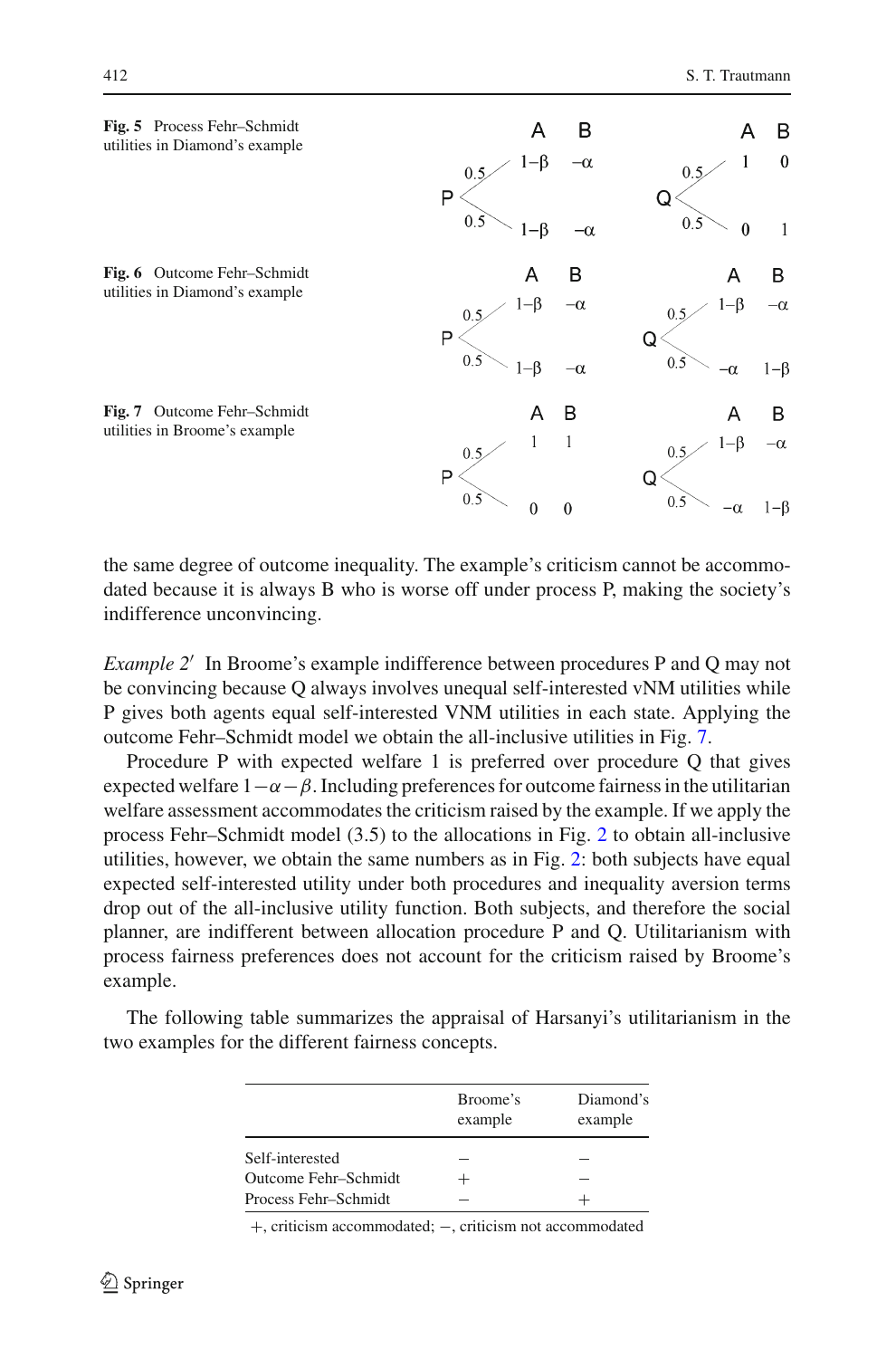Applying self-interested individual utility in welfare assessments, the utilitarian prediction of the planner's preferences is not convincing for either example. Assuming that individuals' utilities include outcome fairness norms, utilitarianism can accommodate the criticism raised by Broome's example. Assuming process fairness, Diamond's criticism can be accommodated.

# <span id="page-8-0"></span>**5 Discussion**

By observing individual preference for process fairness or outcome fairness, the social planner can use the two-stage approach with the respective individual fairness model to determine the optimal allocation under utilitarianism. The social welfare evaluation considers fairness through all-inclusive utilities.

At the second stage, we used Fehr–Schmidt inequality aversion models to include individual fairness preferences. However, other fairness models can be incorporated in the two-stage approach if they appear more appropriate descriptions of individual preferences. [Examples](#page-9-16) [include](#page-9-16) [the](#page-9-16) [outcome](#page-9-16) [and](#page-9-16) [process](#page-9-16) [fairness](#page-9-16) [models](#page-9-16) [of](#page-9-16) Bolton and Ockenfels [\(2000\)](#page-9-16) and [Bolton et al.](#page-9-12) [\(2005\)](#page-9-12) that make different assumptions than Fehr–Schmidt in the *N*-person case, or the model of [Charness and Rabin](#page-9-17) [\(2002\)](#page-9-17) in which agents focus on efficiency and the worst-off person. [Krawczyk](#page-10-9) [\(2007](#page-10-9)) provides a model of both outcome and process fairness. [Gächter and Riedl](#page-9-18) [\(2006](#page-9-18)) and [Traub et al.](#page-10-10) [\(2006](#page-10-10)) discuss more complex fairness norms at the individual level for which second-stage models could be developed and implemented through the twostage approach. Very different and possibly complex individual fairness notions can [be](#page-9-19) [accommo](#page-9-19)dated by utilitarianism with all-inclusive utility.

Diecidue [\(2006\)](#page-9-19) derives utilitarianism from a book-making argument under certainty. He assumes that the planner aggregates over many economic policies and that monetary equivalents exist for all consequences that the subjects face. Fairness can be included in this model by applying the second stage fairness model to individual monetary outcomes aggregated over all policies. These all-inclusive utilities can be used in the calculation of the aggregate welfare.

For some individual fairness second-stage models the utilitarian prediction may turn out to be identical to the prediction of some non-utilitarian social welfare model. If the two-stage model and the non-utilitarian model are empirically indistinguishable, the non-utilitarian model might be seen as a reduced form of the true two-stage utilitarian model [\(Machina 1984\)](#page-10-11).

## **6 Conclusion**

This article argues that fairness can be incorporated in Harsanyi's [\(1955\)](#page-9-0) utilitarian welfare function at the individual level through all-inclusive utilities. A two-step procedure is proposed that uses tractable parametric models of individual fairness to operationalize all-inclusive utility. The approach retains Harsanyi's normative assumptions and relates fairness in welfare evaluation to observable individual preferences. Falsifiability and predictive power of utilitarianism are preserved.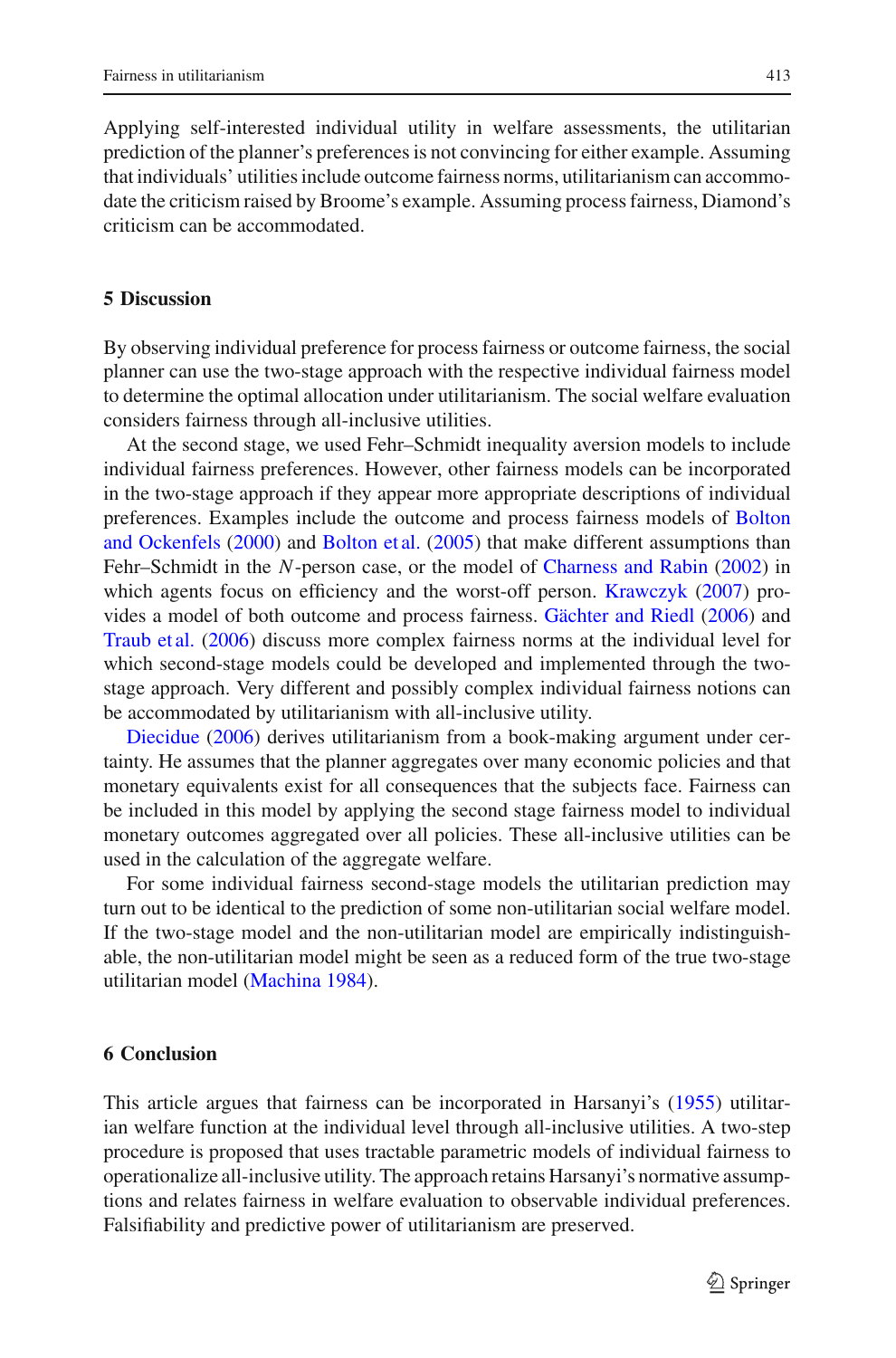Fehr–Schmidt models of outcome and process fairness have been used to accommodate fairness-based criticisms of utilitarianism. The two-stage model is, however, a flexible tool to incorporate fairness in utilitarian social welfare. If tractable models of individual fairness are available which are empirically more successful or allow for more complex notions of fairness, then these can be used as well to incorporate fairness in utilitarianism.

**Acknowledgements** I am grateful to Peter P. Wakker and seminar participants at the Decision and Uncertainty Workshop 2006 in Paris and FUR XII in Rome for helpful comments.

**Open Access** This article is distributed under the terms of the Creative Commons Attribution Noncommercial License which permits any noncommercial use, distribution, and reproduction in any medium, provided the original author(s) and source are credited.

## **References**

- <span id="page-9-15"></span>Abdellaoui, M. (2000). Parameter-free elicitation of utility and probability weighting functions. *Management Science, 46*(11), 1497–1512.
- <span id="page-9-2"></span>Binmore, K. (1994). *Game theory and the social contract volume I: Playing fair*. Cambridge, Mass: MIT Press.
- <span id="page-9-16"></span>Bolton, G. E., & Ockenfels, A. (2000). ERC: A theory of equity, reciprocity, and competition. *American Economic Review, 90*(1), 166–193.
- <span id="page-9-12"></span>Bolton, G. E., Brandts, J., & Ockenfels, A. (2005). Fair procedures: Evidence from games involving lotteries. *Economic Journal, 115*, 1054–1076.
- <span id="page-9-1"></span>Broome, J. (1991). *Weighing goods—equality, uncertainty and time*. Cambridge, Mass: Basil Blackwell.

<span id="page-9-13"></span>Camerer, C. F., & Fehr, E. (2004). Measuring social norms and preferences using experimental games: A guide for social scientists. In J. P. Henrich, R. Boyd, S. Bowles, C. F. Camerer, E. Fehr, & H. Gintis (Eds.), *Foundations of human sociology—economic experiments and ethnographic evidence from 15 small-scale societies* (pp. 55–95). Oxford: Oxford University Press.

- <span id="page-9-17"></span>Charness, G., & Rabin, M. (2002). Understanding social preferences with simple tests. *Quarterly Journal of Economics, 117*(3), 817–869.
- <span id="page-9-11"></span>Cox, J. C., & Deck, C. A. (2005). On the nature of reciprocal motives. *Economic Inquiry, 43*(3), 623–635.
- <span id="page-9-6"></span>Diamond, P. A. (1967). Cardinal welfare, individualistic ethics, and interpersonal comparisons of utility: Comment. *Journal of Political Economy, 75*(5), 765– 766.
- <span id="page-9-19"></span>Diecidue, E. (2006). Deriving Harsanyi's utilitarianism from De Finetti's book-making argument. *Theory and Decision, 61*(4), 363–371.
- <span id="page-9-7"></span>Epstein, L. G., & Segal, U. (1992). Quadratic social welfare functions. *Journal of Political Economy, 100*(4), 691–712.
- <span id="page-9-5"></span>Fehr, E., & Schmidt, K. (1999). A theory of fairness, competition and cooperation. *Quarterly Journal of Economics, 114*(3), 817–868.
- <span id="page-9-4"></span>Fischer, J. A., & Torgler, B. (2006). *Does envy destroy social fundamentals? The impact of relative income position on social capital*. UK: LSE.
- <span id="page-9-18"></span>Gächter, S., & Riedl, A. (2006). Dividing justly in bargaining problems with claims: Normative judgments and actual negotiations. *Social Choice and Welfare, 27*(3), 571–594.
- <span id="page-9-9"></span>Grant, S., Kajii, A., Polak, B., & Safra, Z. (2006). *Generalized utilitarianism and Harsanyi's impartial observer theorem*. UCLA.
- <span id="page-9-0"></span>Harsanyi, J. C. (1955). Cardinal welfare, individualistic ethics, and interpersonal comparisons of utility. *Journal of Political Economy, 63*(4), 309–321.
- Karni, E. (1996). Social welfare functions and fairness. *Social Choice and Welfare, 13*(4), 487–496.
- <span id="page-9-10"></span><span id="page-9-3"></span>Karni, E., & Safra, Z. (2002). Individual sense of justice: A utility representation. *Econometrica, 70*(1), 263–284.
- <span id="page-9-14"></span>Keeney, R. L., & Raiffa, H. (1976). *Decisions with multiple objectives*. New York: Wiley.
- <span id="page-9-8"></span>Kelsey, D. (1994). Maxmin expected utility and weight of evidence. *Oxford Economic Papers, 46*(3), 425–444.